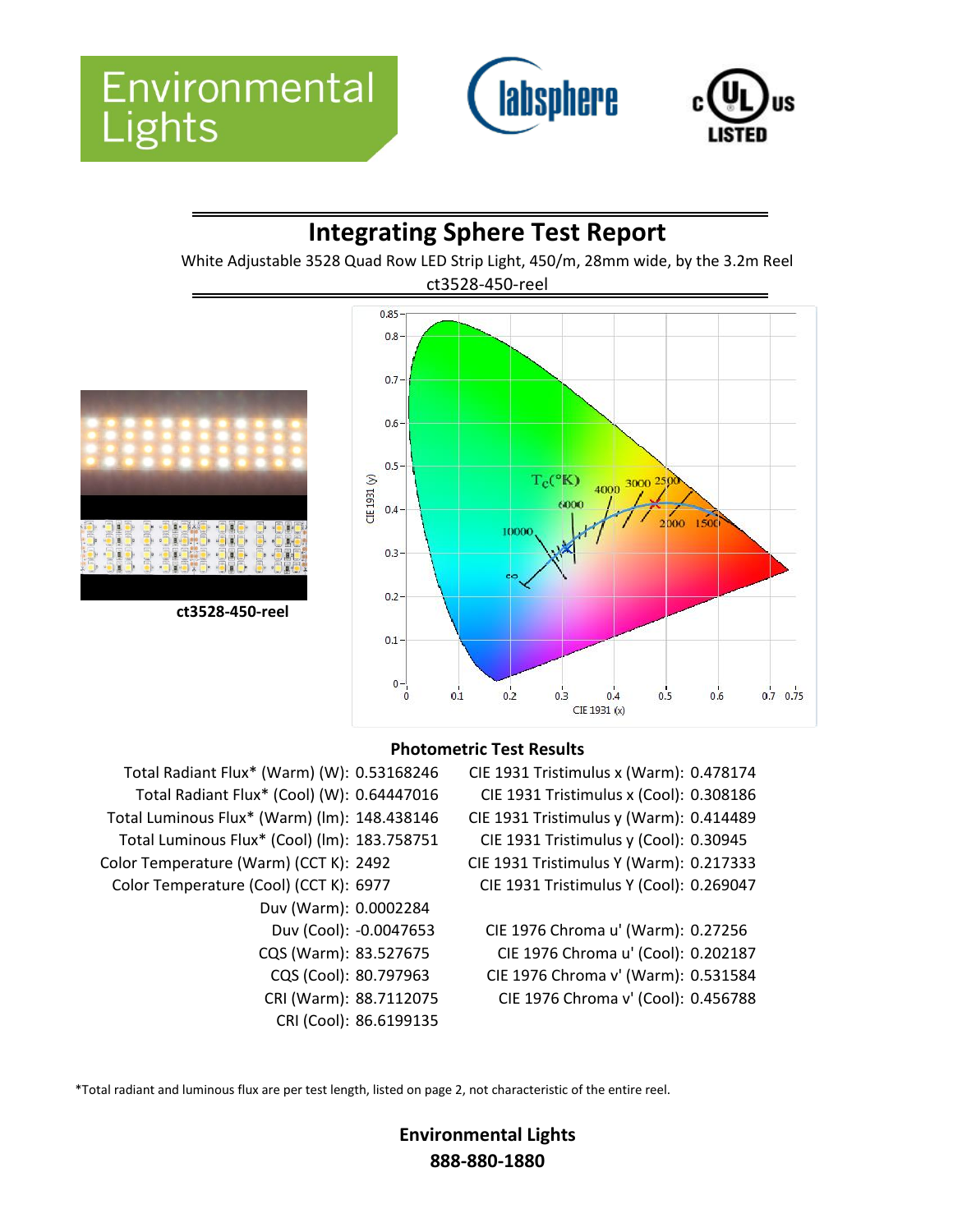

## **Spectral Power Distribution**

#### **Spectral Response Characteristics**

Peak Wavelength (Warm) (nm): 627 Peak Wavelength (Cool) (nm): 451 Center Wavelength (Warm) (nm): 612 Center Wavelength (Cool) (nm): 451.5 Full Width (Warm) (nm): 144 Full Width (Cool) (nm): 21 Centroid Wavelength (Warm) (nm): 608.2205 Centroid Wavelength (Cool) (nm): 544.6096 Voltage (V): 24

> Date of Test: 5/9/14 Length of Test Sample: 150mm Measurement Geometry: 2pi

> > **Environmental Lights 888-880-1800**